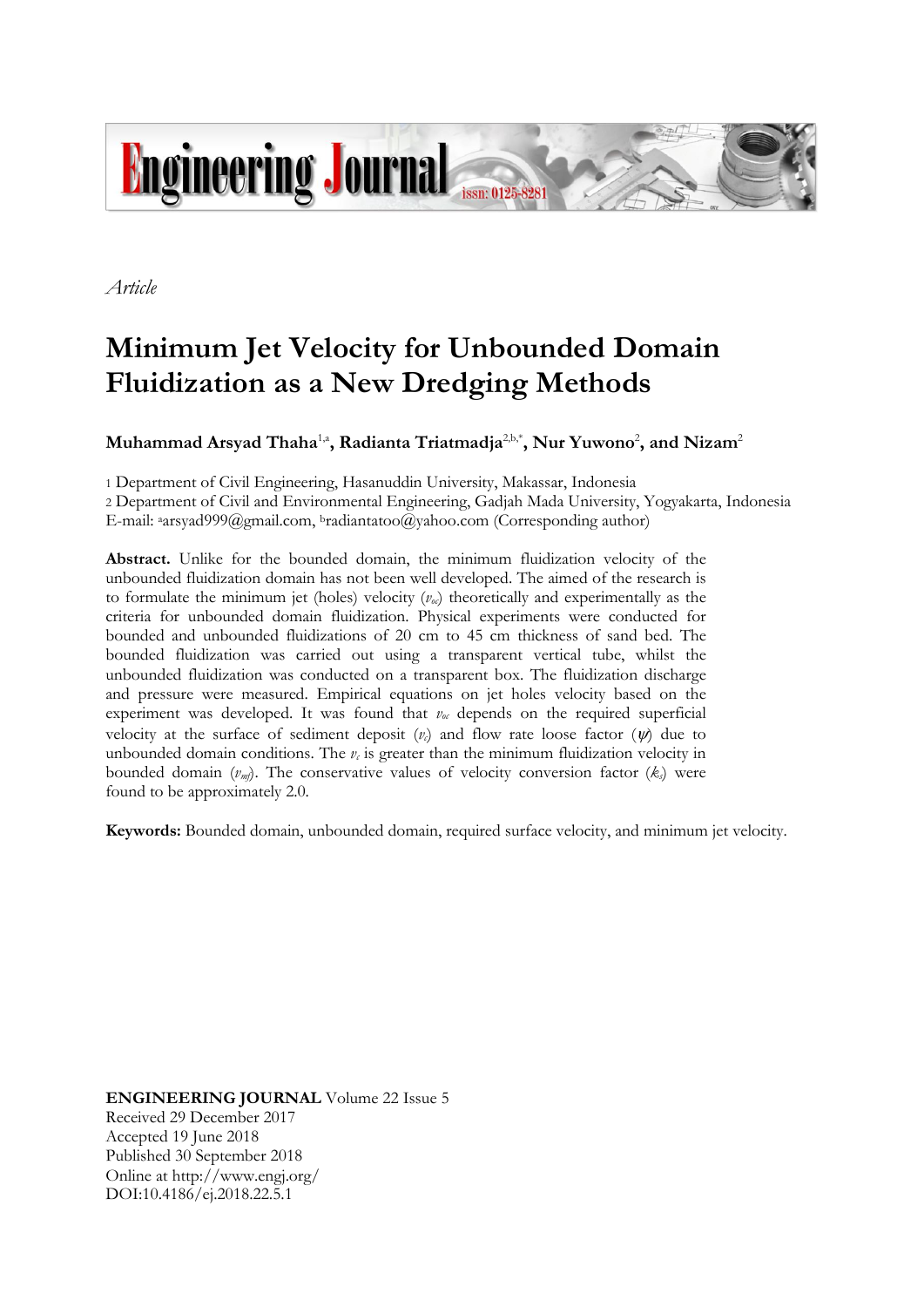## **1. Introduction**

In the last three decades, the study and application of fluidization technology have been developed especially in coastal and river engineering fields. Fluidization method has shown satisfactory performance and was considered worthy as an alternative method for waterway maintenance dredging. Studies and research on this method have been done using experimental, analytical and numerical models by Weisman et al. (1982, 1988, 1994) in [1], [2], & [3]; Lennon et al. (1990, 1995) in [4] & [5]; Research ranges from predicting of incipient fluidization, fluidization discharge, jet orientation, diameter and jet holes distance and formed trench dimensions. The method has also been applied by a local consulting firm to maintain channel depth in the port of Ana Maria, Florida (1986) and by the US Army Corps of Engineers for additional system of sand by passing project in Oceanside California (1991), as presented by Collins et al. (1991) and Bisher & West (1993) in [6]. Law [7] determined the pore pressure on the sediment bottom to start fluidization. Mechanism of bed fluidization using variation of velocities and frequencies of wave friction have been studied by Mehta, Williams and Feng [8]. Three dimensional numerical model conducted by Lennon and Weisman (1995) in [5] has completed the earlier study to measure the loss of the high pressure shaft by a layer of sediment. Response of fluidized sediments by a waterfall has been reviewed by Foda, DeNeale and Huang [9]. In Indonesia, research on fluidization method for channel maintenance has been done since 2000 started by Hadisantosa and Harnaeni followed by Prasojo, Sidabutar and Simanjuntak (2001). The studies included channel formation mechanism; verification jet orientation and effectiveness of the fluidization mechanism on the muddy sand. Triatmadja [10] & [11] has elaborated the sediment bed fluidization method and concluded that it was prospective as an alternative method for river mouth and waterway maintenance. Thaha et al. (2002 up to 2006) conducted a more comprehensive experimental studies among which have verified the design parameters and identified that clogging is the main problems in the operational of fluidizer system [12], comparison of required head between vertical and horizontal jet directions [13]; verification of initial pressure required for unbounded domain fluidization [14]; trench formation performance with 3D experiments [15]; The prospects of its application to Indonesian field conditions [16]; deepening the understanding of fluidization phenomena between theory and laboratory experiments [17]. Mechanisms of unbounded domain fluidization process have been observed in detailed and formulated through the development of the vortex in the sediment bed by a pressurized flows [18]. Relevant study have been undertaken by [Yongxin](https://ascelibrary.org/author/He%2C+Yongxin) He et al. [19]. The mechanism for the cavity evolution above the vertical jet was found that the stages were no cavity, a stable cavity, an unstable cavity propagating upward, and full fluidization. An analytical model was developed to predict the critical flow rate for full fluidization. Other study regarding an example design application of the fluidizer system at Panoang River of Bantaeng, Indonesia has been disseminated in International Conference [20].

The fluidization method is a technique in which water is injected through jet holes of buried pipes into granular medium (typically sand) causing the grains to lift up and separate. As the sediment above the pipes is fully fluidized, surface flow may remove the lifted grains downstream. Jet velocity plays an important role in determining the high pressure and discharge required to achieve fluidization conditions. The role of the jet stream, has even been developed by Ploypailin Romphophak et.al [21] to dispose of water turbidity.

Fluidization technique in the coastal engineering area is a relatively new method for navigable waterway maintenance. Since the problem of fluidization along a waterway channel is three dimensional and the fluidized area is an unbounded domain, the requirement of minimal jet velocity that is capable of creating full bed fluidization should be well understood. This paper presents the critical jet velocity as a criteria for unbounded fluidization domain.

# **2. Criteria for Unbounded Fluidization Domain**

According to Lennon, G.P., Chang, T. and Weisman, R.N. [22] and Weisman and Lennon [1], the required minimum discharge through a jet hole to fluidize sediment bed of thickness  $d_b$ , is  $Q_{\alpha}$ , where  $Q_{\alpha}$  is a function of pressure difference between inside and outside of the fluidizer pipe and can be written as follows.

$$
Q_{oc} = C_d A_h \sqrt{2g \frac{\Delta P_o}{\gamma}}
$$
 (1)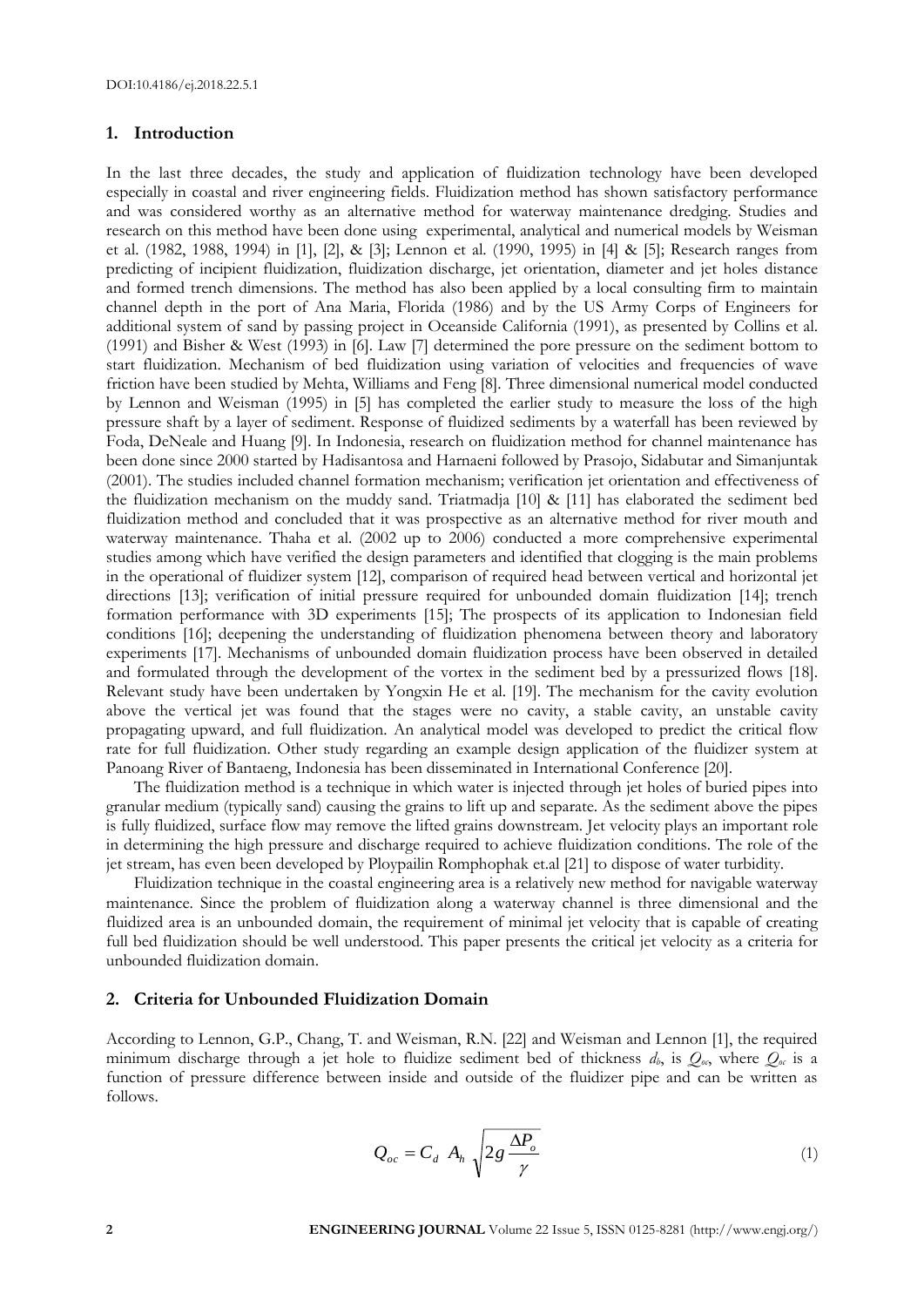$C_d$  is flow coefficient,  $A_b$  = area of jet holes, *g* is gravitational acceleration and  $\gamma$  is specific weight. Equation (1) can be solved when either  $Q_\text{0}$  or  $\Delta P_\text{0}$  that initiates fluidization is known. In order to determine the value of  $Q_{\alpha}$  or  $\Delta P_{\alpha}$ , the minimum velocity required for fluidization  $(v_c)$  near the sediment surface should be fulfilled. Hence, this required velocity  $(v_c)$  should be defined. The best approach to define  $v_c$  is based on  $v_{mt}$ in one dimensional fluidization as suggested by Allen [22], Snabre and Mills [23] and Goldman [24]. The minimum velocity for fluidization was developed by Richardson-Zaki (1954) in [22]; [23] & [24] as explained in the following.

The theoretical process of one dimensional fluidization (bounded domain) such presented in Fig. 1 is required to explain how to determine the  $\nu_{m}$ . The flow velocity through a vertical cylinder of sand was gradually increased. The relation between the superficial velocity (*v*) and the pressure difference under the sand material  $(\Delta P_o)$  or  $(\Delta b)$  showed that the increase of differential pressure  $(\Delta b)$  is proportional to the superficial velocity (*v*) until it reached a critical state of fluidization (*he*). Hence, Darcy Law is still applicable at this stage.



Fig. 1. Relationship between superficial velocity and pressure drop ( $\Delta h$  or  $\Delta P_o$ ).

Richardson-Zaki correlation was developed based on the relation between single sediment fall velocity and bulk sediment fall velocity as presented in Eq. 2 (Richardson, 1971 in [16]).

$$
\omega = \omega_o \left( 1 - C \right)^m \tag{2}
$$

with  $\omega$  is fall velocity for bulk sediment;  $\omega$  is fall velocity for single particle of sediment; *C* is sediment concentration in normal condition. Based on the equilibrium of forces acting on the sediment in the water, the minimum fluidization velocity  $(v_m)$  as the upward force to lift the bed grains should be equal to the grains fall velocity ( $\omega$ ). Lapidus and Elgin (1957), C.C. Harris (1959) and Anderson (1961) in [23] stated in different way that the fluidization mechanism is equal to the sedimentation mechanism in the opposite direction. At initial condition of fluidization, *C* is replaced by *C<sup>f</sup>* and *m* is an empirical factor that depend on grain Reynold number. Triatmadja et al [11] further elaborated *vmf* using sediment porosity at initial fluidization  $(\varepsilon)$  to replace  $(1 - C)$ , and hence Eq. (2) can be written as Eq. (3).

$$
v_{mf} = \omega_o \left( \varepsilon_f \right)^m \tag{3}
$$

*The*  $(\varepsilon_j)$ <sup>*m*</sup> parameter is a factor that represents friction between particles within the flock of sediment which has to be further determined.

The next substantial discussion is how to relate the  $\nu_m$  or  $\nu_c$  at the surface of sediment deposit to the jet hole velocity  $(v_{\alpha})$  at the fluidizer pipe, where the  $v_{\alpha}$  is an important variable for  $Q_{\alpha}$ . There are two approaches that can be used to determine the relationship between  $v_{m}$  or  $v_c$  to  $v_{oc}$ . First,  $v_{m}$  may be considered as the average velocity on the cross-section of imaginary tube of fluidized sand bed. This approach requires observation of the tube diameter and the rate of the missing flow rate outside through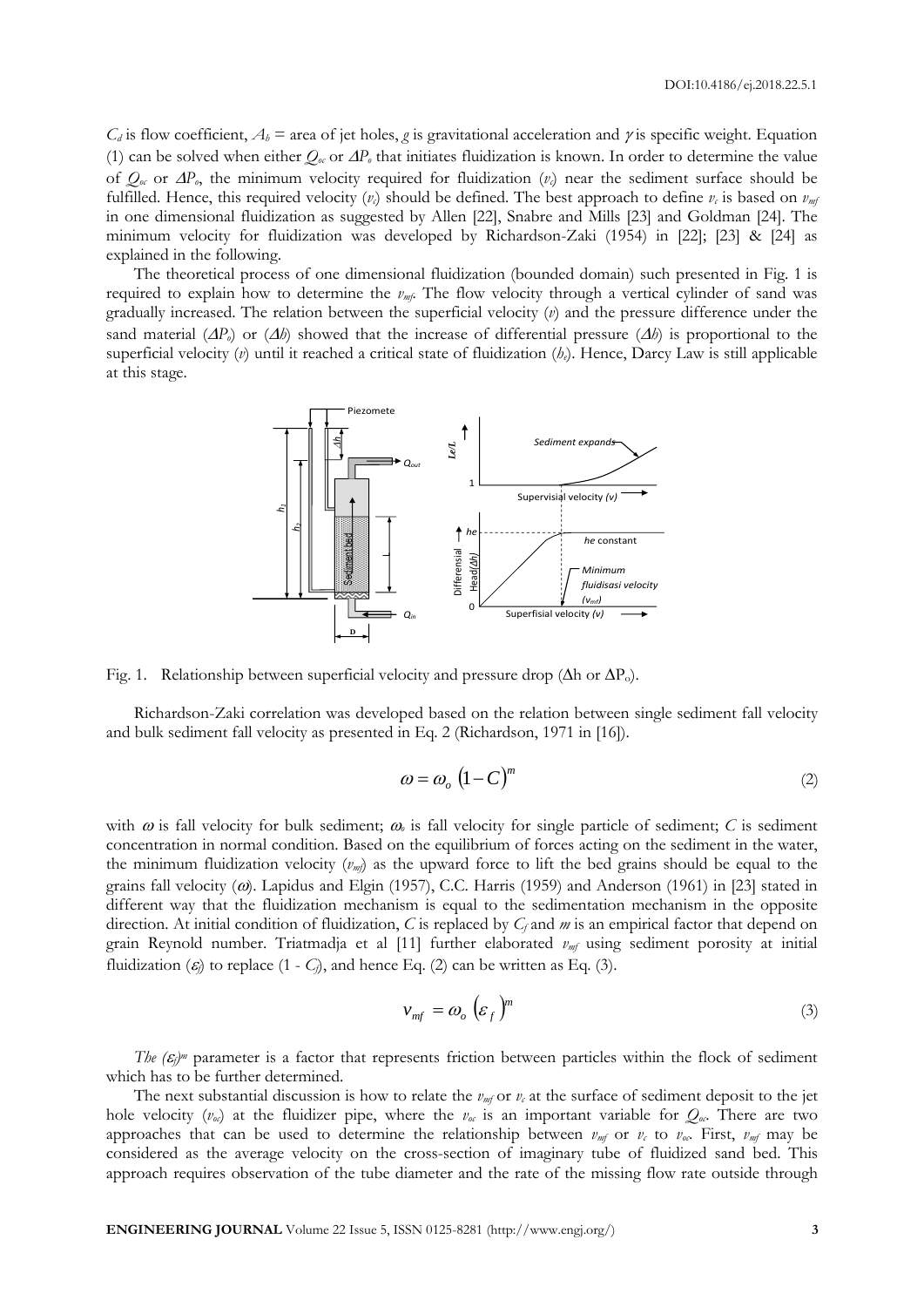DOI:10.4186/ej.2018.22.5.1

the wall of the imaginary tube. Secondly, the correlation of the  $\nu_m f$  with a minimum jet velocity  $(\nu_{\alpha})$  is formulated through experiment.

### **3. Minimum Jet Velocity & Pressure Requirement at the Hole**

Based on the law of continuity, the flow across the stream tube (imaginary tube) domain can be used to formulate the relationship between the minimum superficial velocity (*vc*) at the sediment surface and the minimum jet velocity  $(v_{\theta})$  at the jet holes (see Fig. 2). When  $v_{\theta}$  is known, both the required pressure and flow rate at the jet holes ( $h_{\theta c}$  *and*  $Q_{\theta c}$ ) can be determined.

Figure 2 presents flow through an imaginary tube from point (1) to point (2) in an unlimited domain condition. In this condition, some amount of water flow out through the imaginary tube wall (represented by arrows to the right and left). The amount of flow rate through imaginary wall can be accommodated using variable *Q'* and therefore the continuity equation can be expressed as Eq. (4).

$$
v_1 A_1 = v_2 A_2 + Q'
$$
\n<sup>(4)</sup>

where, *Q'* is a loss flow rate through imaginary tube wall. By using a flow rate loss factor *ψ*, the lost flow rate can be written as  $Q' = \psi (v_1 A_1)$ . Equation (4) can then be written as Eq. (5).

$$
(1 - \psi) v_1 A_1 = v_2 A_2 \tag{5}
$$

 $A_2$  in the above equation is the cross sectional area at point 2 in Fig. 2. Equation (6) may be written based on Eq. (5).



Fig. 2. Schematic of unbounded domain vertical jet fluidization [14].

$$
\frac{v_1}{v_2} = \frac{1}{(1-\psi)} \frac{A_2}{A_1} = \frac{1}{(1-\psi)} \frac{D_2^2}{D_f^2}
$$
(6)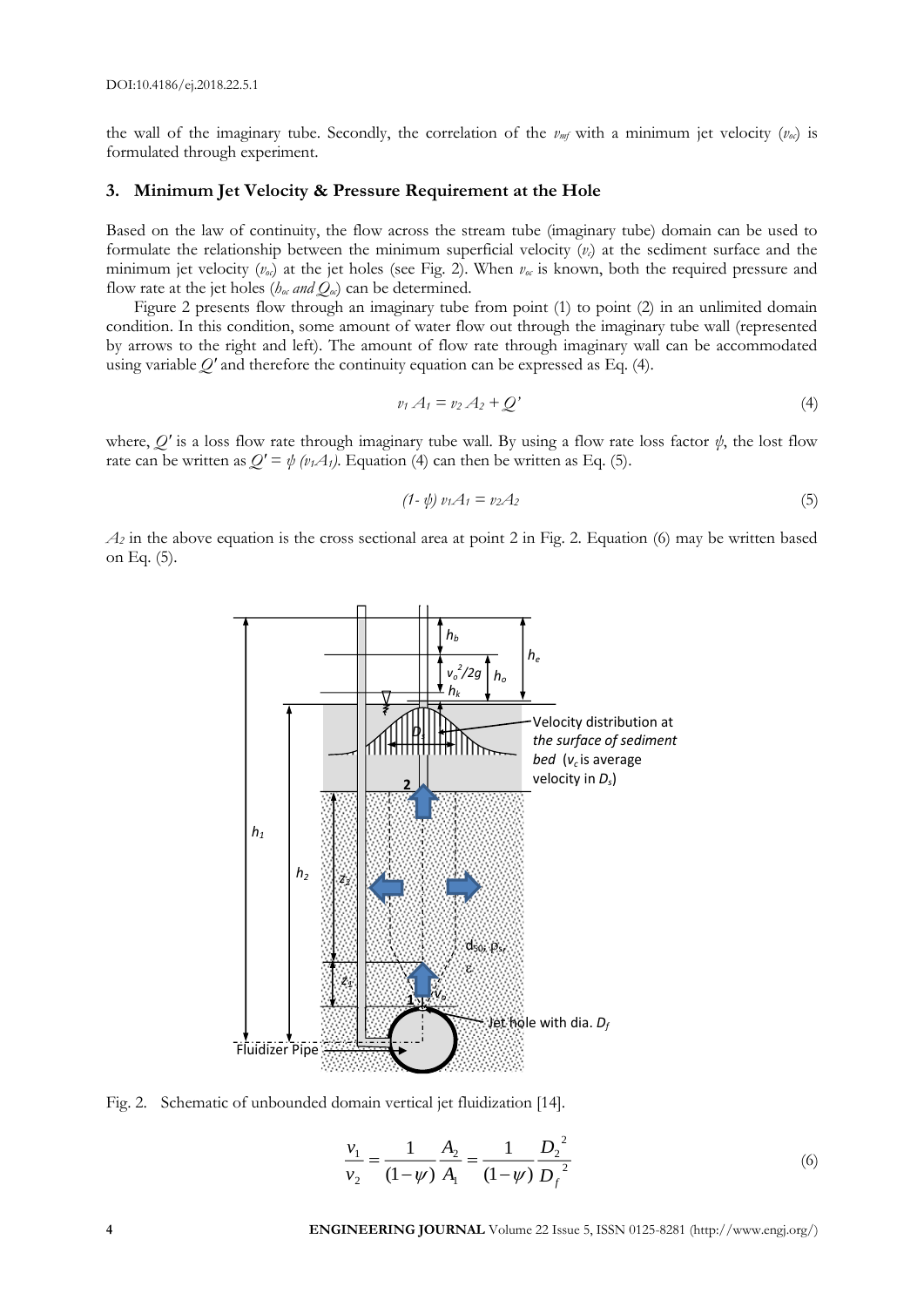The superficial velocity at point 2  $(v_2)$  should be a minimum required velocity  $(v_1)$  and  $v_1$  is a minimum required jet hole velocity or namely minimum jet velocity  $(v_{\alpha})$  at point 1. The  $v_c$  may differ from  $v_{m}$  in the bounded domain fluidization (in the real tubes where no flow rate loss), and therefore, further superficial velocity near the surface as the 2D fluidization criteria will be used  $v_c$ .  $D_2$  is equal to the fluidized zone diameter  $(D)$  which is assumed to be a function of  $d<sub>b</sub>$  (the thickness of the sediment bed) or  $D<sub>s</sub> = f(d<sub>b</sub>)$ . Thus Eq. (6) can be written as:

$$
\frac{v_{oc}}{v_c} = \frac{1}{(1-\psi)} \left(\frac{D_s}{D_f}\right)^2\tag{7}
$$

where  $D_s$  is approximately 0.3 $d_b$  by Widiyanto [25],  $D_f$  is diameter of the hole. The right hand side of Eq. (7) is the flow rate lost factor through the imaginary tube wall. The relationship between  $v_c$  and  $v_{mfs}$  is assumed to be linear in which,

$$
v_c = k_s \ v_{mf} \tag{8}
$$

where  $k_s$  is velocity conversion factor. The  $v_{m}$  can be rewritten from Eq. (3) such that:

$$
v_{mf} = \varepsilon_f^m \left( \frac{4(\rho_s - \rho)gd}{3C_D \rho} \right)^{0.5}
$$
 (9)

where  $\varepsilon_f$  is the minimum required porosity,  $m$  is an empirical factor as a function of grain shape and Reynolds number ( $Re = \omega_0 d_{50}/v$ ).

Subtitution of Eq. (8) and Eq. (9) into the minimum required jet hole discharge for fluidization  $(O_{\alpha})$ leads to Eq. (10).

$$
Q_{oc} = C_d A_h \frac{k_s v_{mf}}{(1-\psi)} \left(\frac{D_s}{D_f}\right)^2
$$
\n(10)

with  $C_d$  is discharge coefficient that was found to be 0.79 by Weisman dan Lennon [3];  $A_b$  is the hole cross section area.

## **4. Experimental Procedures**

One and two dimensional (1D & 2D) experiments for sand bed fluidization such as indicated in Fig. 3 and Fig. 4 have been conducted at The Hydraulic Laboratory of Gadjah Mada University, Indonesia. Three types of sand were used as the sediment bed of 1D experiments, ranging from coarse sand ( $d_{50} = 0.56$  mm;  $\rho_s = 2.973 \text{ N/m}^3$ ;  $\varepsilon = 0.426$  and  $\omega_s = 0.052 \text{ m/s}$ ; medium sand  $(d_{50} = 0.28 \text{ mm}; \rho_s = 2.935 \text{ N/m}^3)$ ;  $\varepsilon = 0.426$  and  $\omega_0 = 0.030$  m/s) to fine sand  $(d_{50} = 0.17$  mm;  $\rho_s = 3.656$  N/m<sup>3</sup>;  $\varepsilon = 0.432$  and  $\omega_0 = 0.022$ m/s). While 2D experiments were conducted using medium sand ( $d_{50} = 0.344$ ;  $\gamma_d = 1.643$ ;  $\varepsilon = 0.307$  and  $\omega_a$  $= 0.0376$ ) as the sediment bed. Vertical transparent tube of 15 cm in diameter that filled with various thickness of sand bed. Low to high flow rate of water were injected at the bottom of the vertical tube to test the fluidization. The gradient hydraulics  $(\Delta b/L)$  and elongation of sediment cylinder ( $L_e$ ) were measured (see Fig. 3), while superficial velocity (*v*) was calculated based on Darcy formula.

The unbounded domain or 2D experiment were performed using a transparent box of 120 cm x 80 cm x 50 cm, equipped with a water flow circulation system (Fig. 4). Water was pump from a storage tank to a fluidizer pipe that was placed under the sediment deposit of thickness *db*. The excess water from the box overflowed throu gh a vertical pipe and return to the storage tank. In order to fluidize the sand beds, it requires a certain pressure (head) in the fluidizer pipe. By gradually increasing the flow discharges in the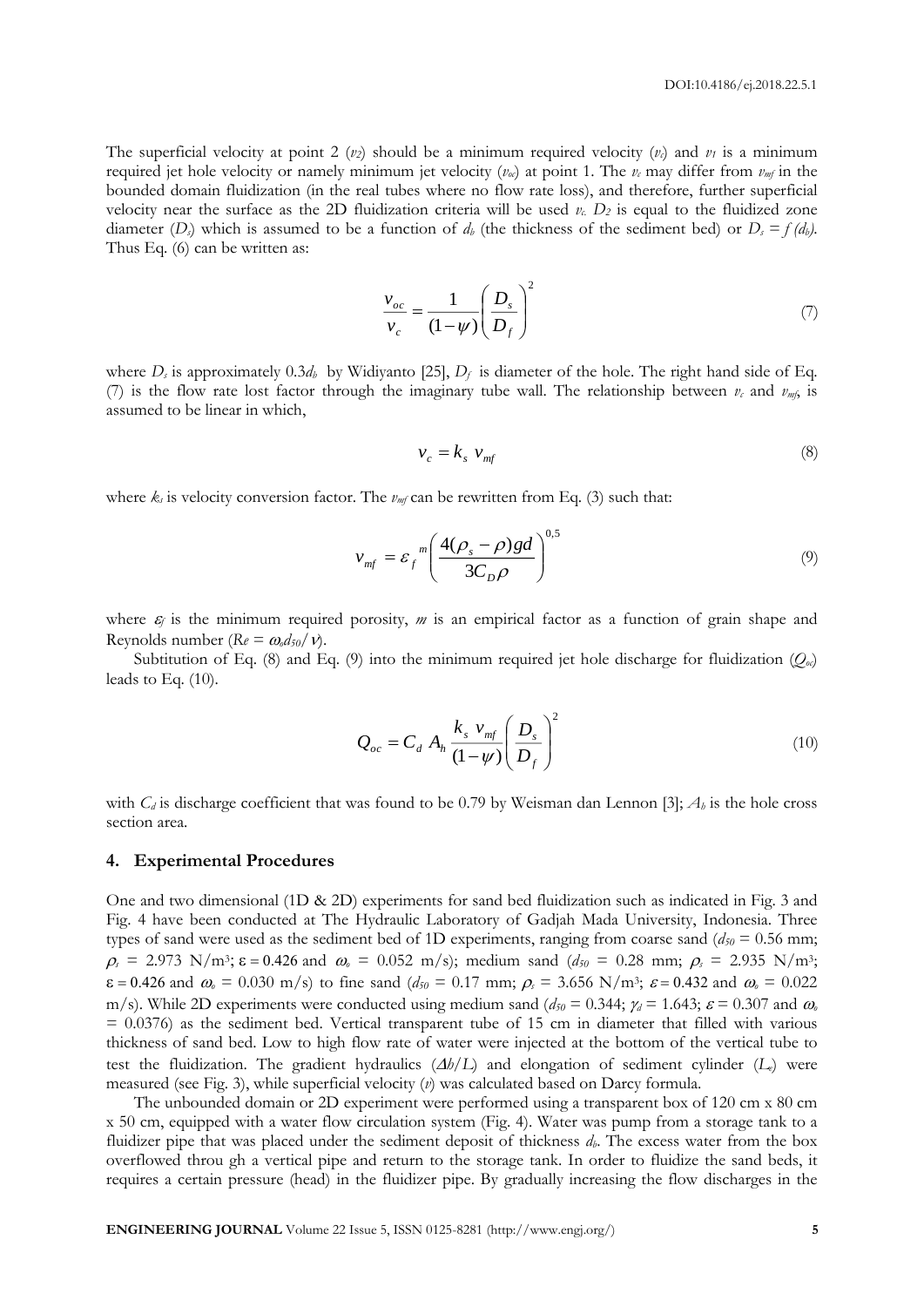system, the fluidization process can be observed and recorded. The pressure in the fluidizer pipe was indicated by a manometer, while the pressure distribution within the sediment deposits were measured using pressure gauges and were directly recorded by a computer.



Fig. 3. Bounded domain (1D), reproduced from [17].



Fig. 4. Unbounded domain (2D) fluidization, reproduced from [18].

# **5. Results and Discussion**

# **5.1. Minimum Fluidization Velocity**  $(V_{\text{nn}})$

A new approach to determine the minimum fluidization velocity (*vmf*) using minimum required porosity parameter  $(\varepsilon)$  have been introduced in Eq. (3) and Eq. (9). Direct measurement of  $\varepsilon$  in the experiments is very difficult, and therefore, it was approximated based on a theoretical approach. The Carman- Kozeny equation relates hydraulic conductivity (*K*) to the porosity of a sediment bed as in Eq. (11).

$$
K = \frac{\rho g}{5\mu} \frac{\varepsilon^3}{(1-\varepsilon)^2} \left(\frac{d}{6}\right)^2 \tag{11}
$$

where  $\mu$  is dynamic viscocity,  $\varepsilon$  is the porosity of grains and *d* is the mean diameter of sediment grain. In order to formulate  $\varepsilon$ <sub>*f*</sub>, the minimum hydraulic conductivity in the initial fluidization  $(K<sub>i</sub>)$  shall be analyzed.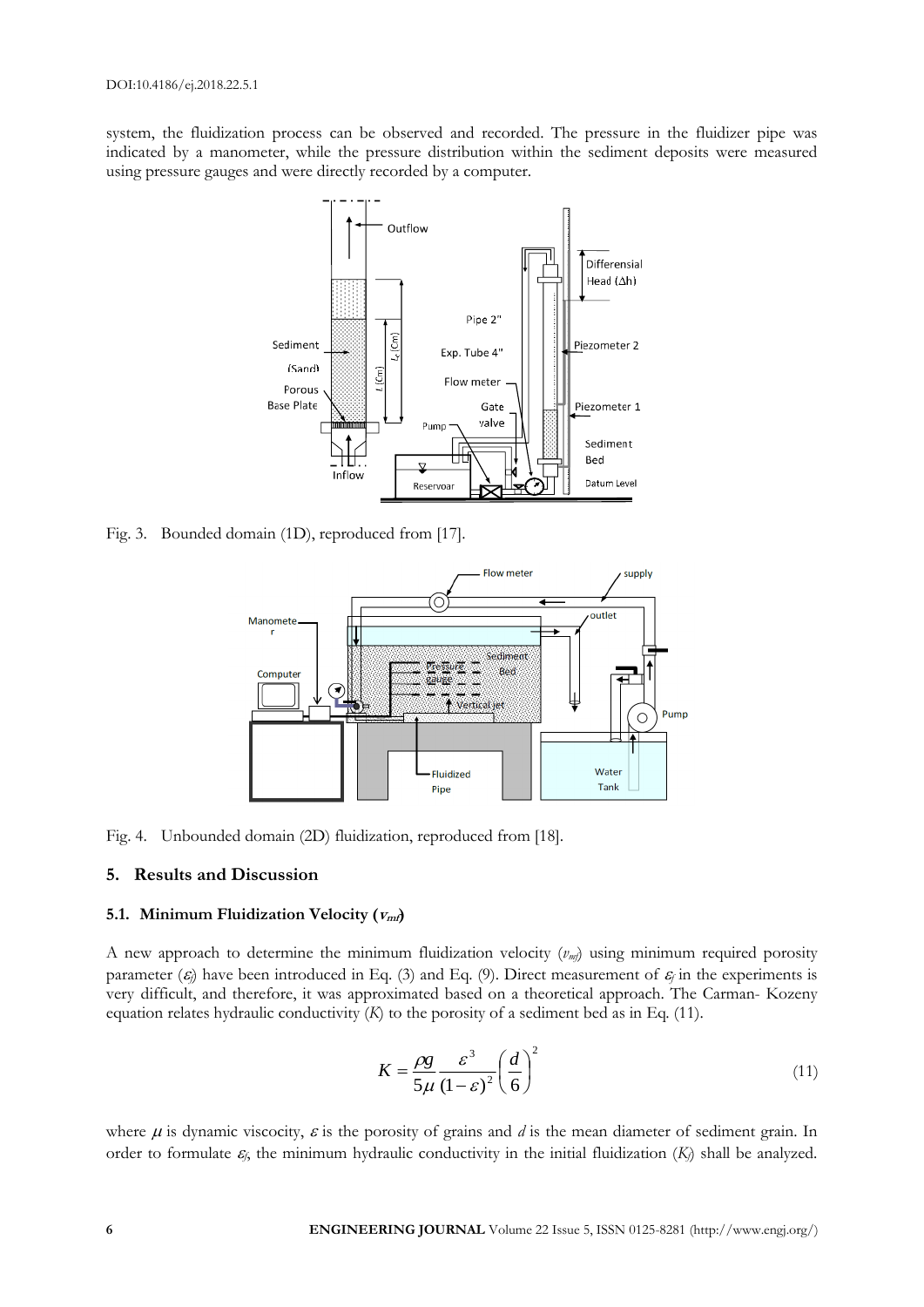The Darcy's Law is suitable for defining *K<sup>f</sup>* based on the observed both the initial velocity and hydraulic gradient in the initial condition of fluidization since at tha coditions the flow is still laminar and hence:

$$
v_{\rm mf} = K_f \frac{dh}{L} \tag{12}
$$

In which, *dh/L* is to be observed at initial fluidization and *vmf* is calculated. Bear (1972) stated that *dh/L* is approximately equal to 1 in [22]. Wen and Yu (1966) in [22] suggested that the value of  $v_{m}$  is approximately  $1/10$  times of  $\omega$  for large size of particles and  $1/100$  times of  $\omega$  for small size of particles. With these in mind and by using Eq. (11) and Eq. (12), it is possible to write Eq. (13).

$$
\frac{K_f}{K} = \eta \frac{C}{R_e} \text{ With } R_e = \frac{vd}{V} \tag{13}
$$

where,  $\eta$  is  $\nu_{m}/\omega$  ranging from 0.01 to 0.1 for fine to coarse sediment respectively, while *C* is a coefficient that follows Eq. (14).

$$
C = \left[ \frac{240}{dh/ \frac{d\hbar}{dL}} \frac{(1 - \varepsilon)^2}{\varepsilon^3} \frac{\rho_r}{C_D} \right]
$$
 (14)

Figure 5 shows the experimental results using medium sand (between fine and coarse sand) compared with Eq. (13).



Fig. 5. *Kf/K* as a function of *Re* between theoretical approach and experimental data.

Figure 5 indicates that the theoretical approach was within the range of the experimental data. The empirical equation can be simplified and written as Eq. (15).

$$
\frac{K_f}{K} = \frac{8.28}{\sqrt{Re}}\tag{15}
$$

From Fig. 5, both Eq. (13) and Eq. (15) shows that  $R_e$  has a strong influence on  $K_f/K$ . The curve indicates that the smaller is  $R_e$  the greater is  $K_f/K$ . Critical porosity  $(\varepsilon)$  may be further defined in term of  $K_f/K$  from the experimental data in Fig. 6 and Eq. (16).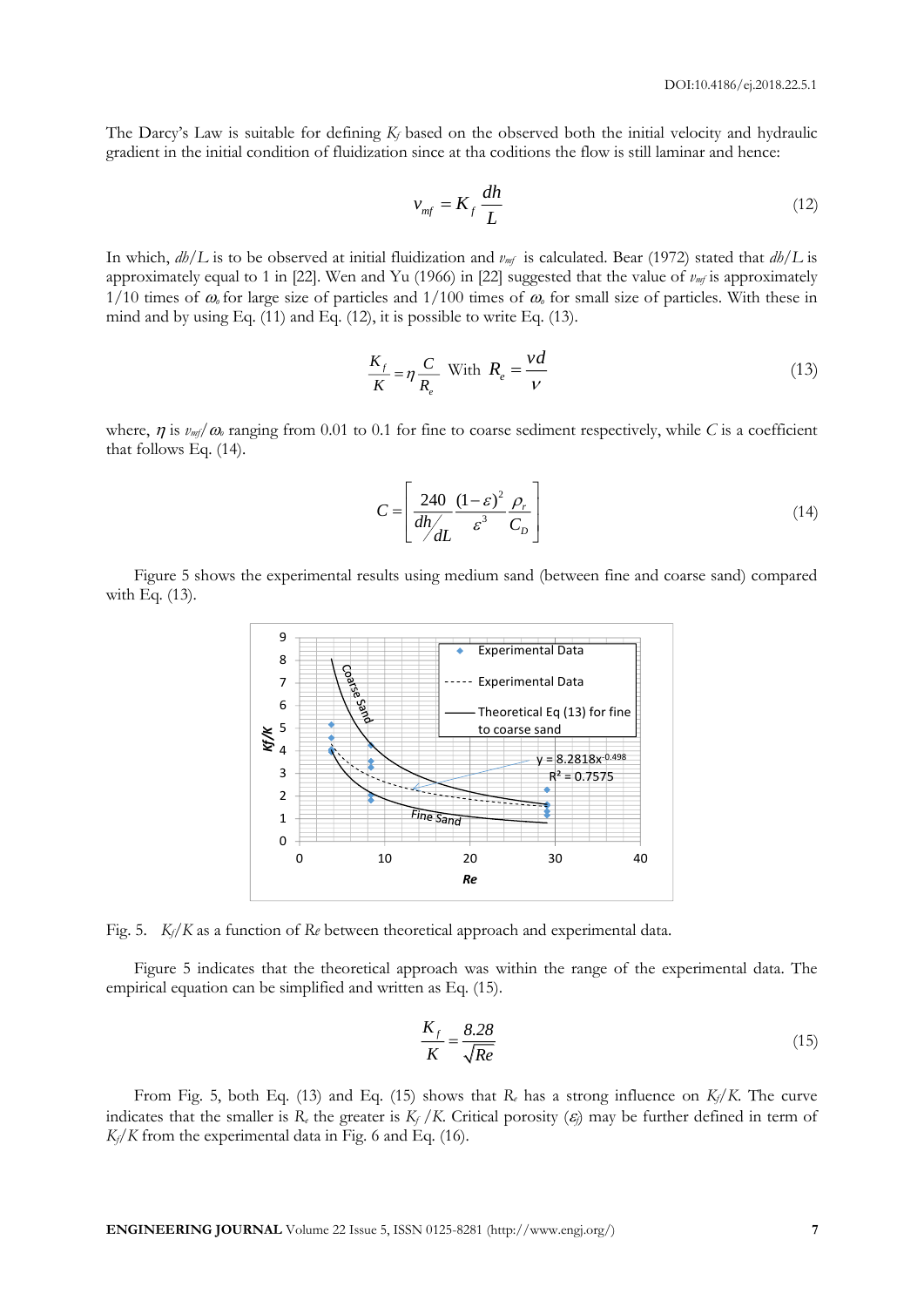

Fig. 6. The relationship  $K_f/K$  with  $\mathcal{E}_f$ .

$$
\varepsilon_f = 0.40 \left( \frac{K_f}{K} \right)^{0.21} \tag{16}
$$

Figure 6 shows a strong relationship between  $K_f/K$  with  $\varepsilon_f$ , where  $\varepsilon_f$  increases with the increasing  $K_f/K$ or finer sediment grain size. This result is in agreement with the relationship  $K-\varepsilon$  according to Carman-Kozeny. Based on the experiment, the value of *m* is calculated and illustrated as a function of *R<sup>e</sup>* in Eq. (17) and is compared to the value of *m* of the Richardson-Zaki correlation in Fig. 7.



Fig. 7. Relationship of *Re* with *m*.

$$
m = 5.85 R_e^{-0.21}
$$
 (17)

Figure 7 shows that *m* reduces as *R<sup>e</sup>* increases. This means that finer grain size produces higher *m*. The empirical relationship of *m* and  $R_e$  can be written as in Eq. (17), with  $R_e = \omega_e d_{50}/v$  in the range of 1 to 30. Based on Fig. 7, the relation of *R<sup>e</sup>* to *vmf* was generally closed to the Richardson-Zaki curve. Furthermore, the *vmf* can be computed using Eq. (9). The required variables are defined using Eq. (15), Eq. (16) and Eq. (17). The results are compared with the previous studies in Fig. 8.

Figure 8 indicates that the value of the present  $v_{m}$  is similar to previous researches by Richardson-Zaki, Davidson-Harrison and Yu Wen.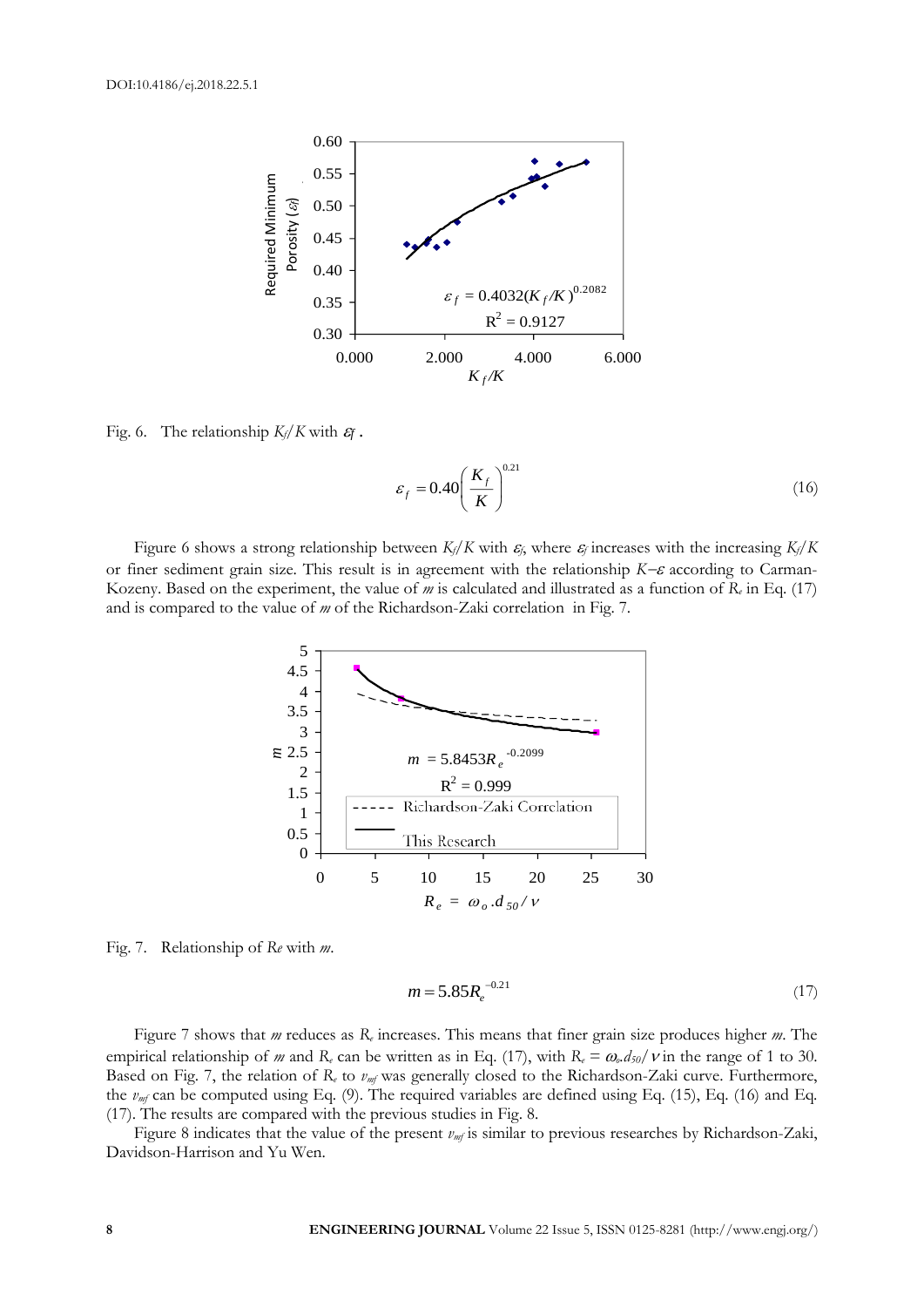

Fig. 8. The comparison of the  $v_{m}$  value of previous results.

## **5.2. Formulation** of the Minimum Required Jet Velocity  $(V_{oc})$

Minimum jet velocity  $(v_{\alpha})$  and holes discharge  $(Q_{\alpha})$  can be calculated based on Eq. (7) and Eq. (10). Both equations require variable *k<sup>s</sup>* which has not been known theoretically. Hence *k<sup>s</sup>* was defined based on experimental data using Eq. (10). In this case,  $\psi$  was equal to 0.4 [2] and  $D_s$  was taken as 0.3 $d_b$  (Widiyanto, [25]) whilst  $v_{m}$  was calculated based on Eq. (9). By varying  $k_s$ , the value of  $v_{\alpha}$  or  $Q_{\alpha}$  can be found. The results of the simulated value of  $v_\text{o}$  or  $Q_\text{o}$  are given in Fig. 9 for  $k_\text{s}$  equal to 1.0, 2.0 and 2.4 together with the measured data.



Fig. 9. Relationship  $d_b \nu_\alpha$  in experimental and theoretical for  $k_s = 1$ ;  $k_s = 2$  &  $k_s = 2.4$  in  $\psi = 0.4$ .

Figure 9 suggests that a value of  $k_s$  equal to 1 produces  $v_\alpha$  that is much lower than the experimental results, while *k<sup>s</sup>* equal to 2.4 produces *voc* higher than the experimental results. The best fit is achieved when *k<sup>s</sup>* equals 2.0. The finding *k<sup>s</sup>* gives an understanding that the achievement of fluidized conditions in unbounded domain is require 2 times of minimum superficial velocity  $(v<sub>c</sub>)$  compared to the velocity requirement for bounded domain or cylindrical tube fluidization (*vmf*). This is because about 40% of the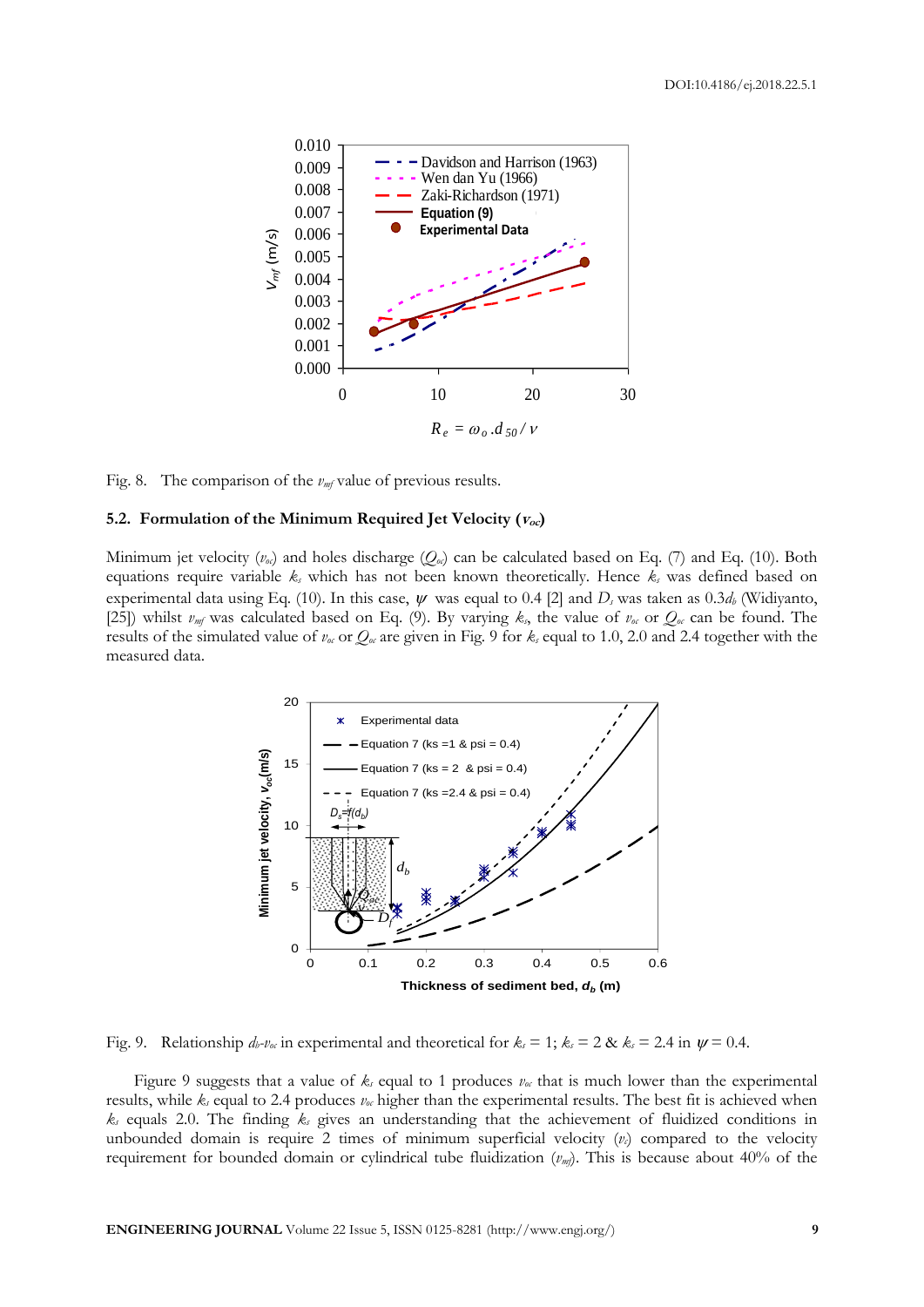flow rate is lost in the horizontal direction of the media. The implication is that it requires greater discharge and pressure (head) than in cylindrical tube fluidization.

Based on the finding value of  $k_s$  as described above, the jet velocity  $(v_{\alpha})$  can be formulated as in Eq. (18).

$$
\frac{v_{oc}}{v_{mf}} = 0.34 \left(\frac{d_b}{D_f}\right)^2\tag{18}
$$

with  $v_{\alpha}$  is the minimum single jet velocity;  $v_{m}$  is the minimum fluidization velocity of Eq. (3);  $d_{b}$  is the thickness of sediment;  $D_f$  is the diameter of jet hole.

#### **6. Conclusions**

Equation of the jet hole critical velocity  $(v_{\alpha})$  has been established. The  $v_{\alpha}$  depends on the required surface critical velocity  $(v_i)$  and flow rate loose factor  $(w)$  due to unbounded domain conditions. As expected, the critical velocity for unlimited domains  $(v<sub>c</sub>)$  is greater than the minimum fludization velocity for limited fluidization domains  $(v_m)$ . The conservative values of  $k_s$  were found to be approximately 2.0. These findings can be used to facilitate fluidizer system design as an alternative dredging method for the purpose of maintaining the river channel, river mouth and other waterways in coastal environment.

# **References**

- [1] R. N. Weisman and A. G. Collins, "Maintaining tidal inlet channels by fluidization," *J. Waterway, Port Coast. And Oc. Div.*, vol. 108, no. 4, 1982.
- [2] R. N. Weisman, G. P. Lennon, and E. W. Roberts, "Experiment on fluidization in unbounded domains," *Journal of Waterway, Port, Coastal, and Ocean Engineering*, vol. 114, no. 5, May 1988.
- [3] R. N. Weisman and G. P. Lennon, "Design of fluidizer system for coastal environment," *Journal of Waterway, Port, Coastal, and Ocean Engineering*, vol. 120, no. 5, Sep.-Oct. 1994.
- [4] G. P. Lennon, T. Chang, and R. N. Weisman, "Predicting incipient fluidization of fine sands in unbounded domains," *Journal of Hydraulic Engineering*, vol. 116, no. 12, 1990.
- [5] G. P. Lennon and R. N. Weisman, "Head requirement for incipient fluidization of fine sands in unbounded domains," *Journal of Hydraulic Engineering*, vol. 121, no. 11, pp. 838-841, 1995.
- [6] US Army Engineer, Waterways Experiment Station, "Fluidizer system design for channel maintenance and sand bypassing," Dredging Research Technical Notes, Vicksburg, 1992.
- [7] A. W. K. Law, "Incipient fluidization of fine sands in deep seabed," *Journal of Hydraulic Engineering*, vol. 121, no. 9, pp. 653-656, 1995.
- [8] A. J. Mehta, D. J. A. Williams, P.R. Williams, and J. Feng, "Tracking dynamical changes in mud bed due to waves," *Journal of Hydraulic Engineering*, vol.121, no. 6, pp. 504-506, 1995.
- [9] M. A. Foda, D. F. Hill, P. L. DeNeale, and C. M. Huang, "Fluidization response of sediment bed to rapidly falling water surface," *Journal of Water Way, Port, Coastal and Ocean Engineering*, vol. 123, no. 5, pp. 261-265, 1997.
- [10] R. Triatmadja, "Basic fluidization as an alternative method for maintenance of river mouth and navigation waterway," in *Proceedings of National Seminar on Coastal Engineering*, 2001, PAU-IT UGM, Yogyakarta, pp. 94-104.
- [11] R. Triatmadja and A. Thaha, "Require head for loose-fine material fluidizer system," in *Proceedings of the 12th Asian Congress of Fluid Mechanics*, 2008, Daejeon, Korea.
- [12] A. Thaha, N. Yuwono, and R. Triatmadja, "Fluidization technology for maintenance of waterway," (in Indonesian), in *Proceeding of Indonesian National Seminar "Theory and Application of Ocean Technology"*, 2004, Institut Teknologi Sepuluh Nopember (ITS), Surabaya.
- [13] A. Thaha, N. Yuwono, R. Triatmadja, and N. Nizam, "Hydraulic design of vertical jet fluidization for waterway maintenance dredging," (in Indonesian), in *Proceeding of Annual Meeting of Indonesian Hydraulics Engineer Association (PIT HATHI)*, 2005, Yogyakarta.
- [14] A. Thaha, N. Yuwono, R. Triatmadja, and N. Nizam, "Hydraulic study of initial fluidization on unlimited domains," (in Indonesian) *Journal of Civil Engineering Forum*, 2006.